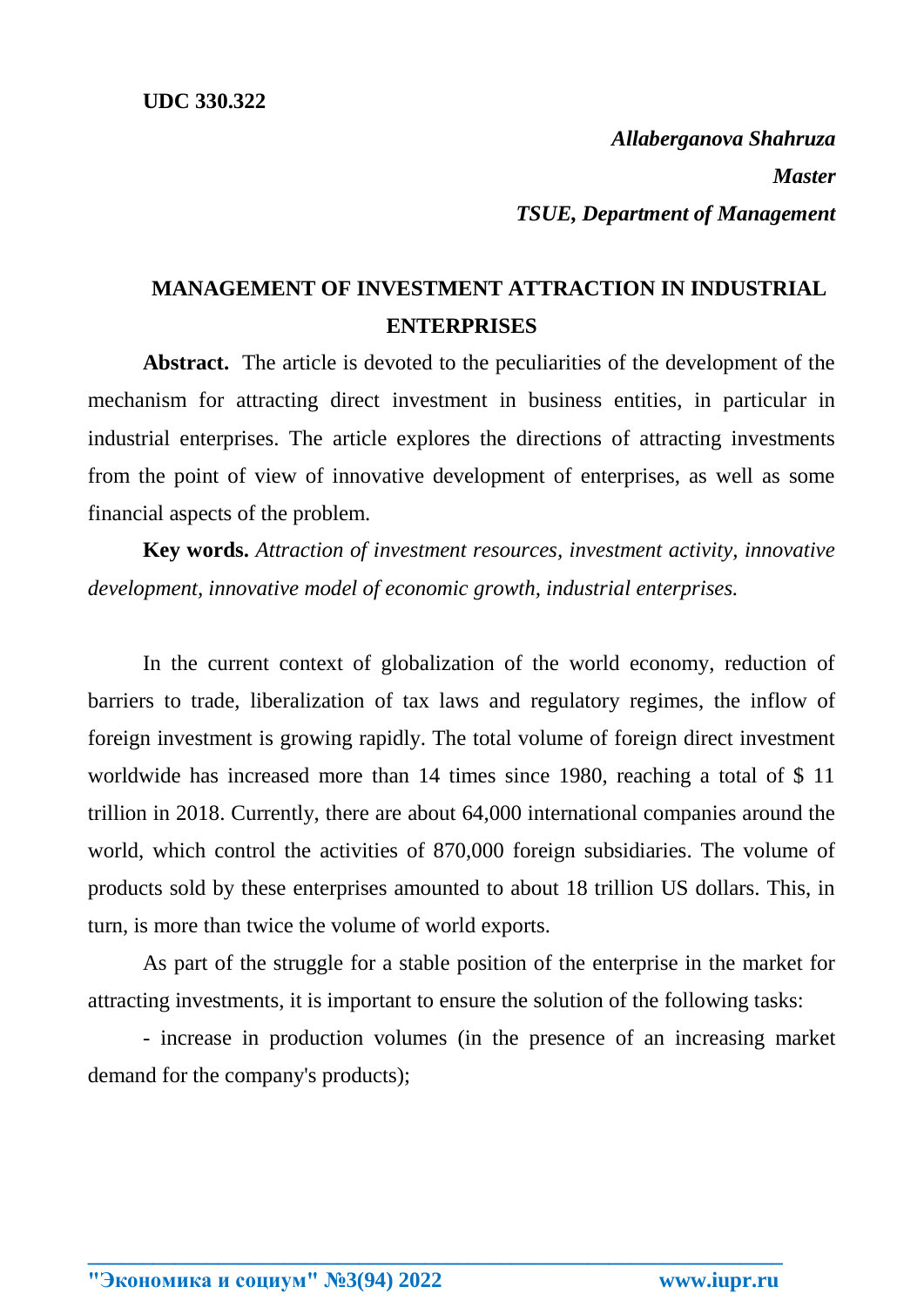- reducing the resource intensity of products, creating opportunities for the enterprise to reduce the market price in the event of increased competition for sales markets;

- transition to the production of new models of products that meet the needs of consumers in terms of quality and price;

- periodic updating of the production apparatus by replacing physically and morally obsolete equipment with innovative models that allow organizing efficient production.

It should be taken into account that each of these tasks often requires very significant investments for its solution, the effective use of which is an important condition for winning the competition.

It is necessary to involve all possible sources in investing in innovations, but the interests of investors and consumers do not always coincide, since some of them are invested for the purpose of obtaining only profit (banks, credit institutions, etc.), while others are interested in the final product of their investment for use in their productions.

When considering the problems of investment support for the course to intensify the innovation process, one should especially consider the issues of state support for this process.

Significant funds will be received by the most important innovative projects in the field of mechanical engineering and metallurgy. The business community notes with regret that the budget policy proposed by the Ministry of Finance does not correspond to the goals of transferring the Russian economy to innovative tracks. There is a lack of incentives and resources for enterprises engaged in the production of high-tech products. However, according to independent experts, these there are not enough funds to solve the fundamental problems of innovative development.

Direct investments in fixed capital for the implementation of innovative programs of enterprises are becoming more and more attractive. If earlier this traditional financing tool seemed to the real sector too expensive and harsh in terms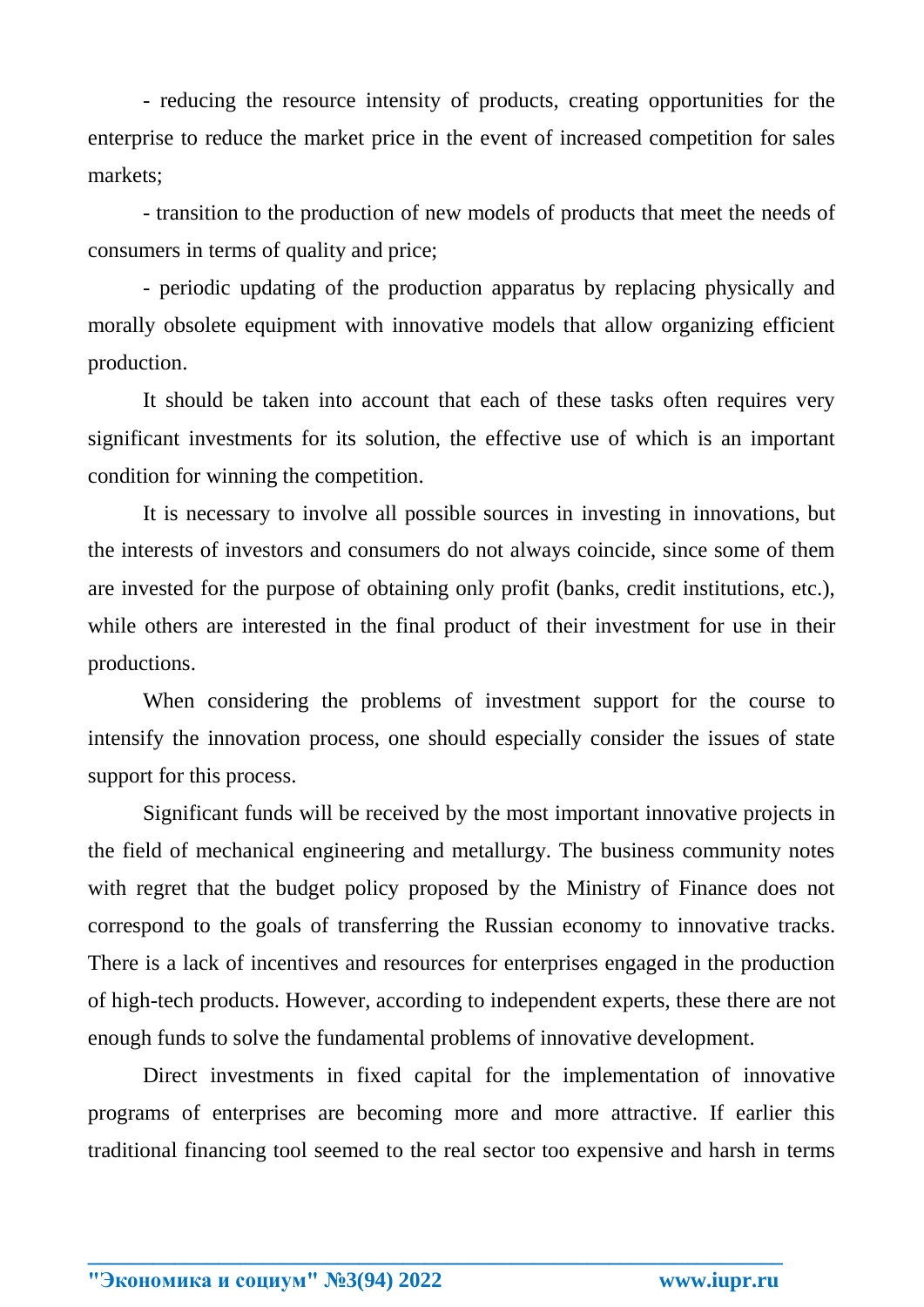of conditions, today the cost of money in direct investment funds has already completely caught up with the price of liabilities from credit institutions.

The experience of developed countries confirms that active investment policy plays a central role in their economic growth. Therefore, the goals of socio-economic development of Uzbekistan require its full reflection in investment policy.

In attracting and regulating foreign investment in Uzbekistan, the laws of the Republic of Uzbekistan "On Foreign Investments", "On Guarantees and Measures to Protect the Rights of Foreign Investors", "On Investment Activity" and other legislation serve as its legal basis.

The composition of various forms of ownership has been a major impetus for the development of investment. Due to the emergence of various forms of ownership, the variability of capital in the spheres, its flow, its distribution into regions has accelerated.

Foreign investors invest in all types of tangible and intangible assets and related rights, including intellectual property rights, any income from foreign investment, which they add to business activities and other activities not prohibited by law, mainly for profit It is recognized as a foreign investment in the territory of the Republic.

Over the past few years, Uzbekistan has undergone rapid economic changes and is increasingly emerging in the international community as one of the symbols of openness, renewal and resilience in overcoming various barriers to business and investment.

For the effective implementation of the Law of the Republic of Uzbekistan "On Investments and Investment Activities", a 4-stage mechanism of cooperation between investors and the Ministry of Investment and Foreign Trade, khokimiyats, diplomatic missions abroad and deputy heads of commercial banks has been successfully established.

In this regard, it is important to emphasize the role of the Council of Foreign Investors under the President of the Republic of Uzbekistan, established with the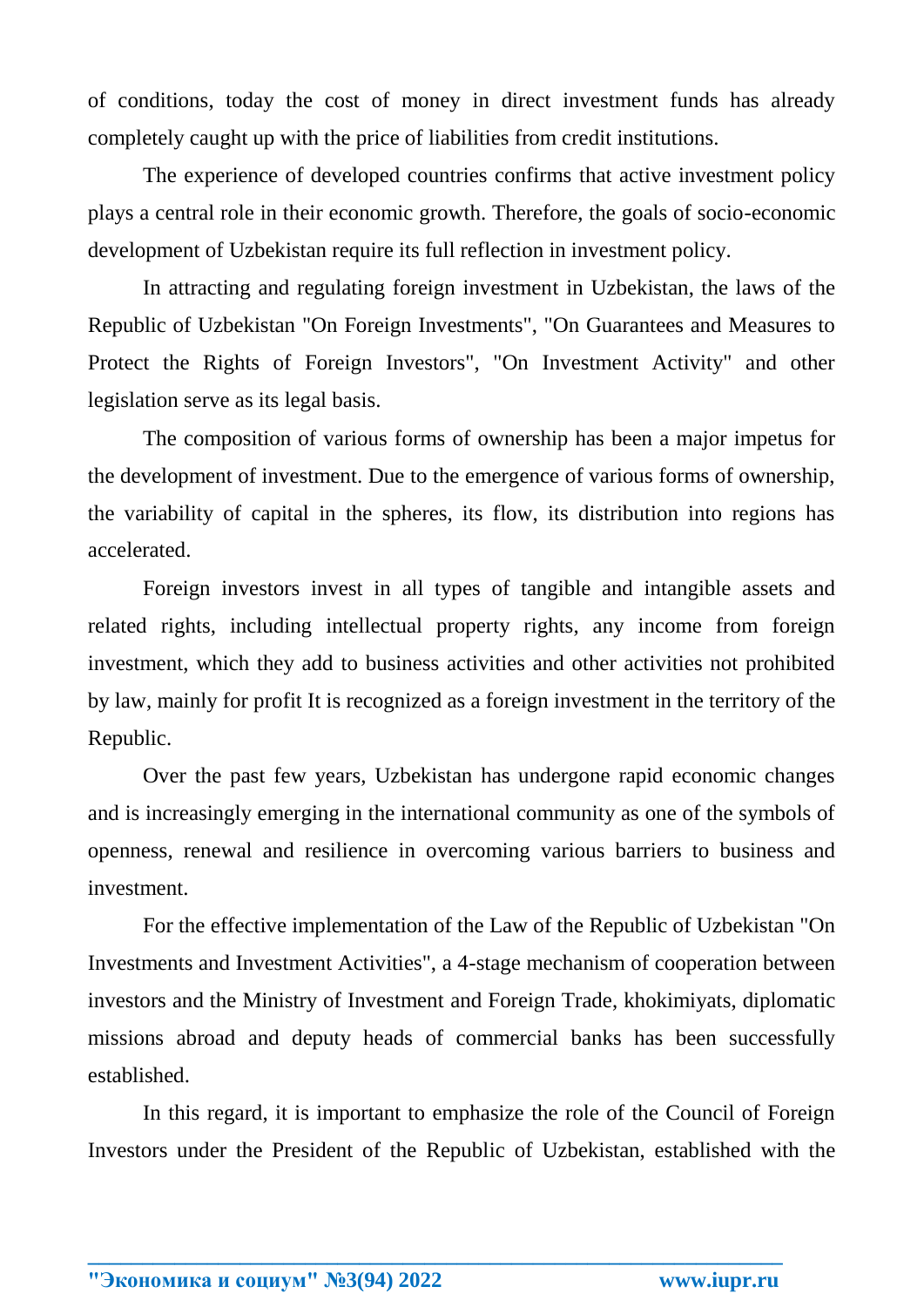support of the European Bank for Reconstruction and Development, which provides direct communication with investors operating in the country.

At the same time, world practice and experience show that it is no longer possible to solve the problems that hinder the investment and innovation activities of business by simple means, ie by providing benefits or publishing new declarative norms.

Liberalization of entrepreneurial activity is required to activate private investment. There is a need for constant communication with business, identification and overcoming of obstacles to the development of certain sectors. In this regard, active work is being done in the following areas.

First, in order to maintain a steady and stable pace of economic growth, it is necessary to form a model of a stable and competitive economy, in which most of the assets of the banking system are in the hands of private investors.

Second, in order to increase investment attractiveness and ensure the rapid growth of investment in infrastructure, which is one of the key factors of sustainable economic growth, investment activities are also actively encouraged through the development of public-private partnerships and project financing.

Third, the relationship between investors and the state is being optimized to completely eliminate bureaucratic barriers and restrictions in the implementation of investment projects through digitalization and remote provision of public services. The quality of organizing the work with appeals and requests of foreign investors is improving to ensure maximum transparency and prevent corruption.

Fourth, there is a reduction in transaction costs, leading to an outflow of labor and capital from the legitimate sectors of the economy to the shadow economy.

Fifth, an investment policy strategy is being developed to focus on the most promising areas of Uzbekistan, which could become a point of technological progress in the future and lay the groundwork for the development of the country's production capacity over the next 20-30 years.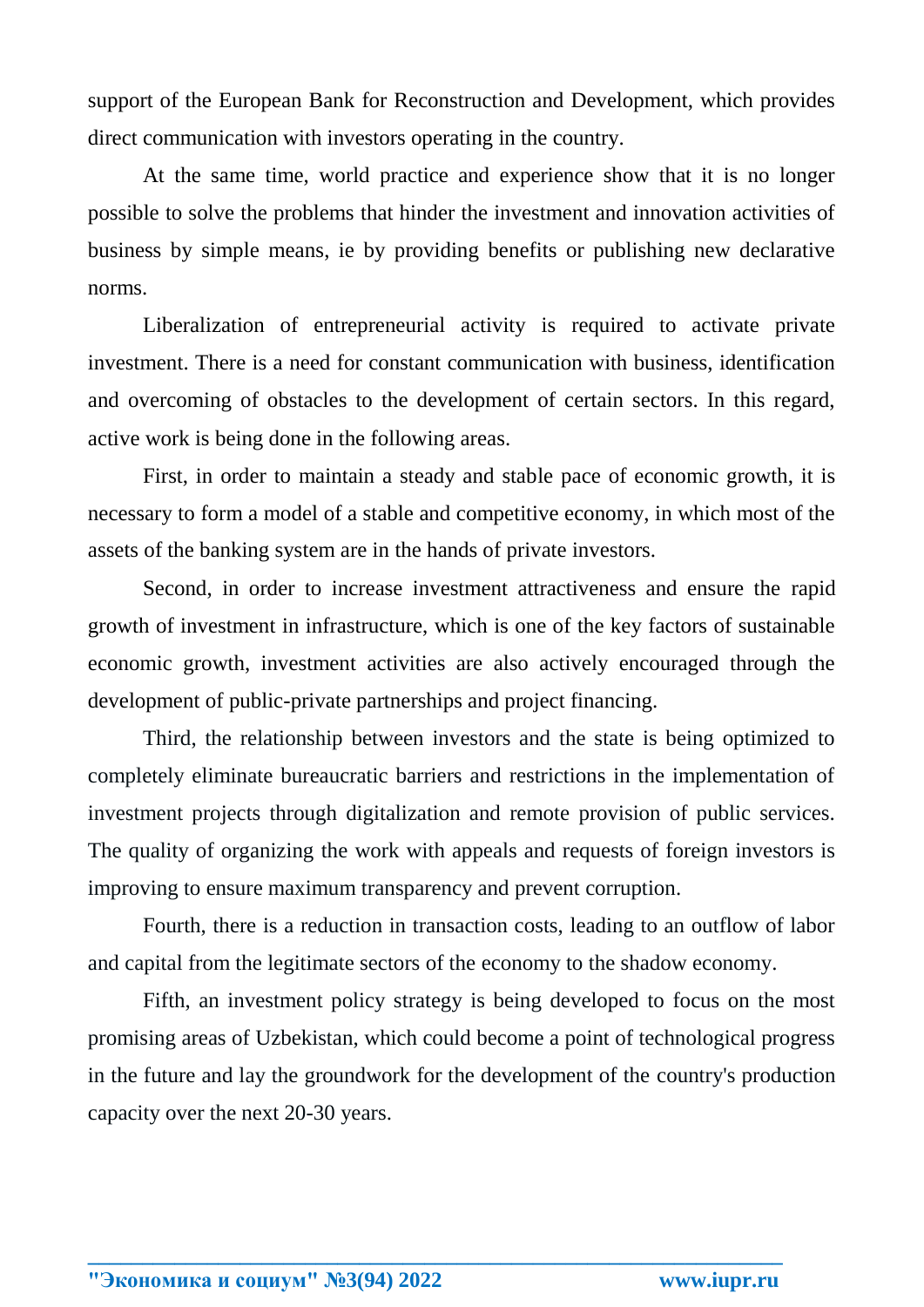Given that the investment climate affects all areas of activity in the country, the scope of reforms has covered economic, institutional, education, health, agriculture, water supply, energy, transport and other areas.

Great attention is also paid to the practical support of entrepreneurs and initiators of investment projects. The most striking example in this direction is the work of the Government Commission on Export and Investment Development, established in 2020, whose tasks include close cooperation with entrepreneurs and exporters, analysis of problems related to the restrictions caused by the pandemic, as well as solving the problems of each business entity. developing and implementing fast and efficient solutions based on an individual approach.

As a result of the field work carried out by the members of the Commission last year, the activities of more than 98,000 enterprises were studied in a targeted manner, and as a result,  $6,235$  problematic issues of  $5,902$  enterprises were identified. Each of the problems was resolved in close cooperation with the relevant ministries, departments, commercial banks, local authorities and diplomatic missions of the Republic abroad.

## **Reference:**

1. George, Michael Lean Six Sigma in the Service Industry. How Lean Speed and Six Sigma Quality Drive Business Improvement / Michael George. - M.: Mann, Ivanov and Ferber, 2020. - 452 p.

2. Jacob, Dee A new goal. How to combine Lean, Six Sigma and the Theory of Constraints / Dee Jacob, Susan Bergland, Jeff Cox. - M.: Mann, Ivanov and Ferber, 2020. - 641 p.

3. Vader, Michael Tools of Lean Manufacturing. Lean Implementation Mini-Guide / Michael Vader. - M.: Alpina Publisher, 2020. - 125 p.

4. Wumek, James P. Lean production. How to get rid of losses and achieve prosperity for your company / Womek James P .. - M .: Alpina Publisher, 2017. - 156

5.Djurabaev O. ОСОБЕННОСТИ МЕТОДОЛОГИЧЕСКИХ ПОДХОДОВ К УПРАВЛЕНИЮ ПРОИЗВОДСТВЕННЫМИ ПРОЦЕССАМИ В ПЧЕЛОВОДСТВЕ: ОСОБЕННОСТИ МЕТОДОЛОГИЧЕСКИХ ПОДХОДОВ К